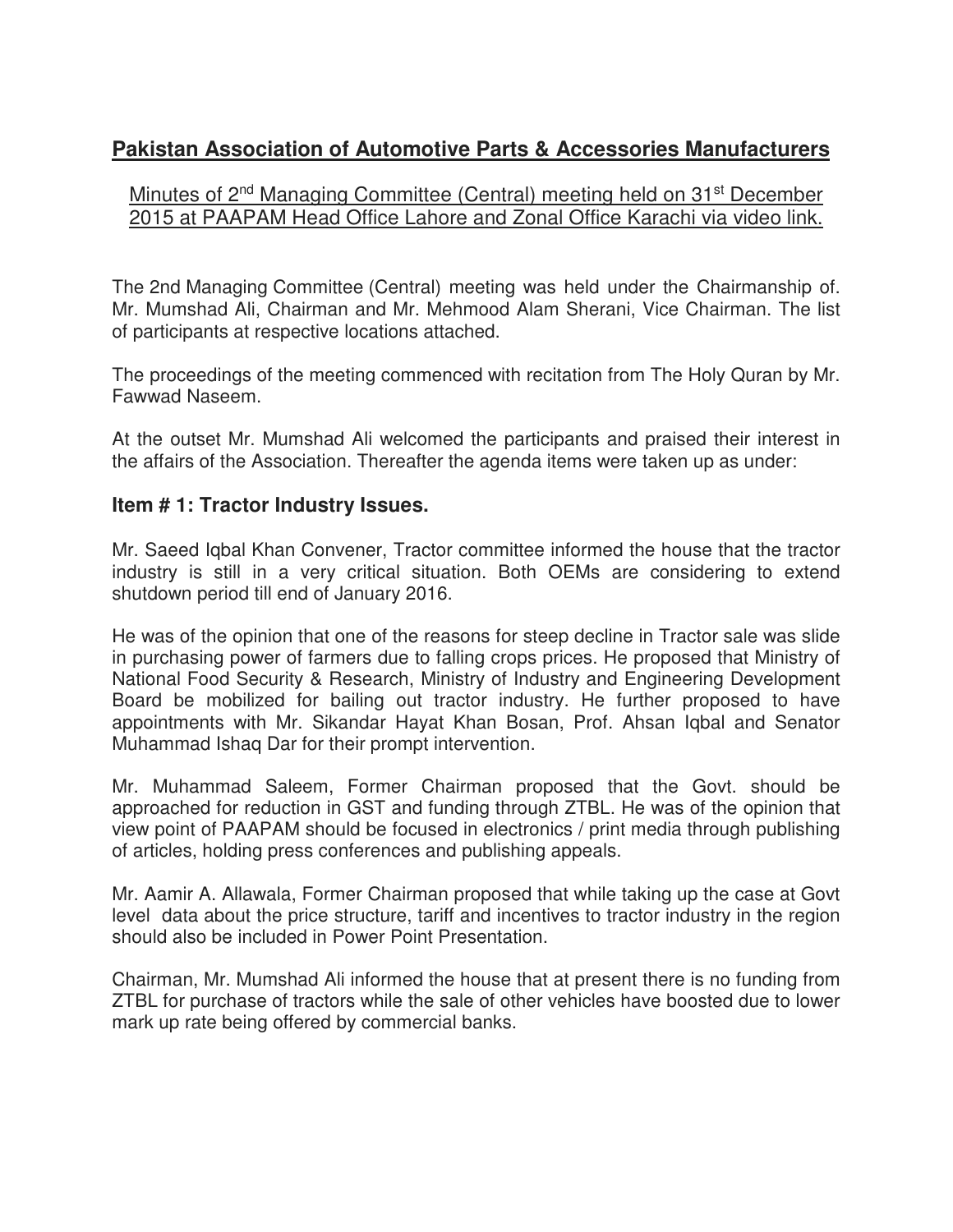#### **Item # 2: Auto Policy.**

Mr. Aamir A. Allawala, Former Chairman informed the house that Draft Automotive Development Policy – ADP (2015-20) is available on the website of Engineering Development Board. The PAAPAM comments on the policy compiled after due consultation of members have already been provided to Engineering Development Board for their consideration.

He further said that the Auto Development Policy was presented before Prime Minister of Pakistan thrice but it was returned unapproved.

Mr. Muhammad Saleem, Former Chairman added that reasons behind are that the measures for export enhancement and job creation are missing in the auto policy.

#### **Item # 3: Single Country Exhibition, Sri Lanka.**

Mr. Mumshad Ali, Chairman informed that Single Country Exhibition with collaboration Trade Development Authority of Pakistan is being held in Sri Lanka on 15th to 17th January 2016. Sixteen companies from Pakistan are participating in the exhibition, most of them have applied directly to TDAP by passing PAAPAM.

## **Item # 4: Approval of new membership applications.**

The House approved following new membership applications from North:

- 1. Crown Tyres Limited.
- 2. Service Industries Limited.
- 3. Best Engineering.

# **Others**

#### **Dice foundation exhibition Michigan U.S.A.**

As the PAAPAM South has already joined hands with DICE Foundation USA to organize the subject Exhibition in May 2016 it was decided to mobilize North members for participation as proposed by Mr. Iftikhar Ahmad.

It was also proposed to arrange a business delegation for visiting this Exhibition.